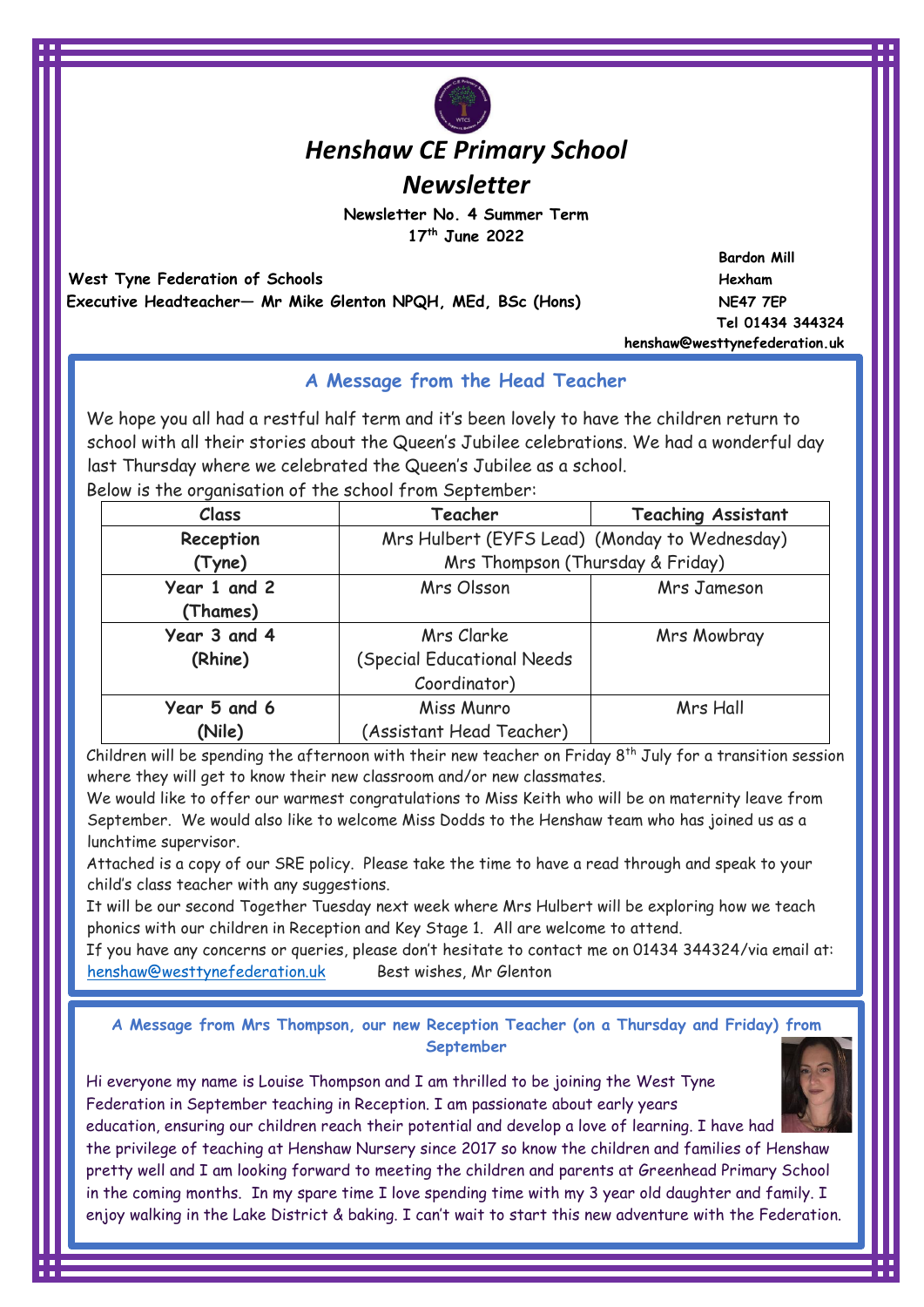#### **Class News**

# Tyne Class

We have started learning about Africa and have been reading 'Handa's Surprise'. We have been learning about the animals there are in Africa and have tasted some exotic fruits from the story. In music we have been learning an African call and response song and have been playing some African drums and joining in with African dancing. We really enjoyed our Jubilee day and had a great time working with other children from different year groups. We also had a great time at the Hexham Book Festival. We loved listening to the different stories by author Joseph Coelho and Fiona Lumbers, the illustrator of the stories, showed us how to draw two of the characters from the stories. We explored the Abbey and spotted lots of different characteristics and we finished the day with games in the park with our friends from Greenhead and an ice cream in the sunshine. Perfect!

#### Thames Class

Class 2 have continued to find out the weight of objects in Maths and comparing which containers hold the most or the least water. We will be starting to look at length next week so it would be fantastic if you could practise measuring the length of some household objects or items in the garden. In English, we have focussed on recounts and have written some super pieces of writing about our holiday. We had great fun at our Jubilee celebration and our Rivers morning. I wonder if your child can remember the name of their class or any of the other classes? In RE we had a look around the church to identify important features. We then had a look around Hexham Abbey to look at similarities and differences. The book festival was fantastic, the children enjoyed the story followed by games in the park.

#### Rhine Class

In 'The Rhine' this week, we have been completing the work on our newspaper articles about Hadrian and his wall. We have worked on bar charts and pictograms with Year 3 and we have been completing our multiplication checks with Year 4. Year 3 have also been exploring the science of light and dark and know that dark is the absence of light. Year 4 have been learning about electricity – where it comes from and how it gets to our houses. They have made electric circuits. In R.E. the children have looked at marriage ceremonies and the promises that are made in 3 different religions. We enjoyed our 'book festival' experience in Hexham this week where we met the author Hannah Gold and learnt about her books 'The Lost Whale' and 'The Last Polar Bear' – followed by picnic and games in the park in the glorious weather.

#### Nile Class

The Nile class have had another busy couple of weeks being busy bees! We have had our River day, researched about the Nile and designed our new class display. In English, we have been writing biographies and remembering key features and the structure. In Maths, Year 5 have been completing their work on position and direction. Year 6 have been completing their work on statistics and working out how to create a pie chart. In RE, we have been learning about life and death in different religions. We had a fabulous day at Hexham Book Festival with our friends from Greenhead. We enjoyed listening to an author, Joseph Coelho, talk about his books. He also gave us some secrets to how to write an amazing story or poem. Following this, we went to the park for lunch, visited the Abbey to do a scavenger hunt and then had a game of

rounders! What a super day we had!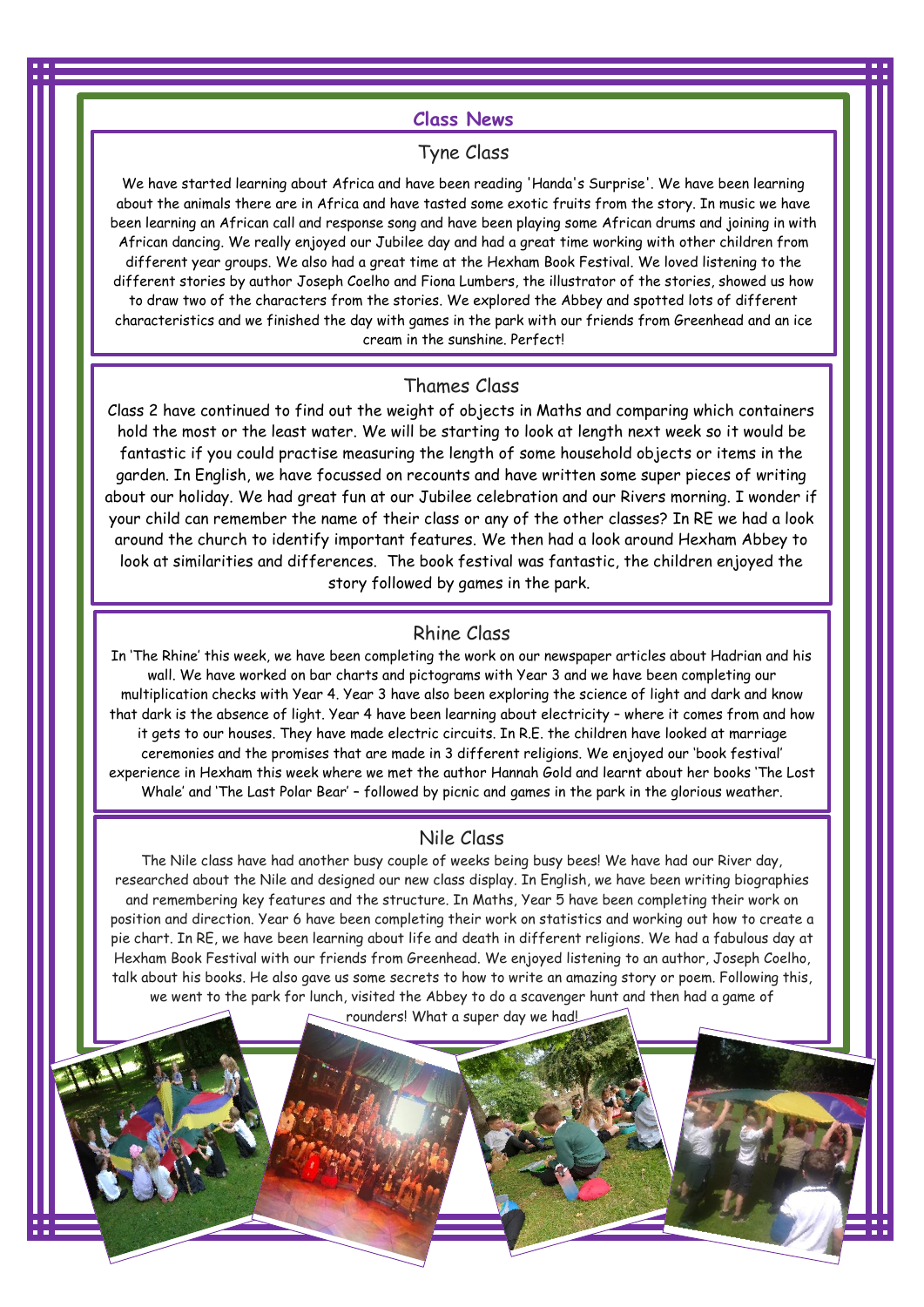# **Our School Promise**

Our School Promise reminds us of our vision and values that we hold dear at The West Tyne Church Schools Federation.

#### The Values of Our School

Wisdom gives us strength in all we do Endurance keeps us going, trust in teamwork too

A thankfulness to God and community is right Respecting his creation, the gifts we hold tight Everyone's forgiven, kindness big and small

We value humility, justice for all Peace and friendship for all to see Striving for koinonia is where we want to be



Staff nominate children who have shown these values in our schools and have been role models for our Christian values in our weekly Celebration Assembly.

Well done to the following children for achieving their awards:

**Learning Award –** Joe, Parker, Eva W

**Resilience & Teamwork award –** Jamie, Isla

**Etiquette award -** Rio, Eva Gm

**Environmental award –** Lacey, Aria

**Kindness award –** Rohan, Georgia

**Friendship award –** Olly

**Inclusion award -** Alfie

**Role model award –** Jacob, Lexy, Harry B

Each week, other children receive a postcard through the post to let their adults know how proud of them we are.

Attendance: Whole School – 97.5%

Class 1 -100% Class 2 -97.8% Class 3 – 96.8% Class 4 – 97.9%

# **Pre-loved Uniform Request**

We have already had some donations in of unwanted, clean and washed uniform for our preloved appeal. Please feel free to bring it to school as a donation. With the current cost of living crisis, we want to support our families by offering uniform which is pre-loved. This will also support our eco-school culture of reduce, reuse and recycle. Thank you for your support.



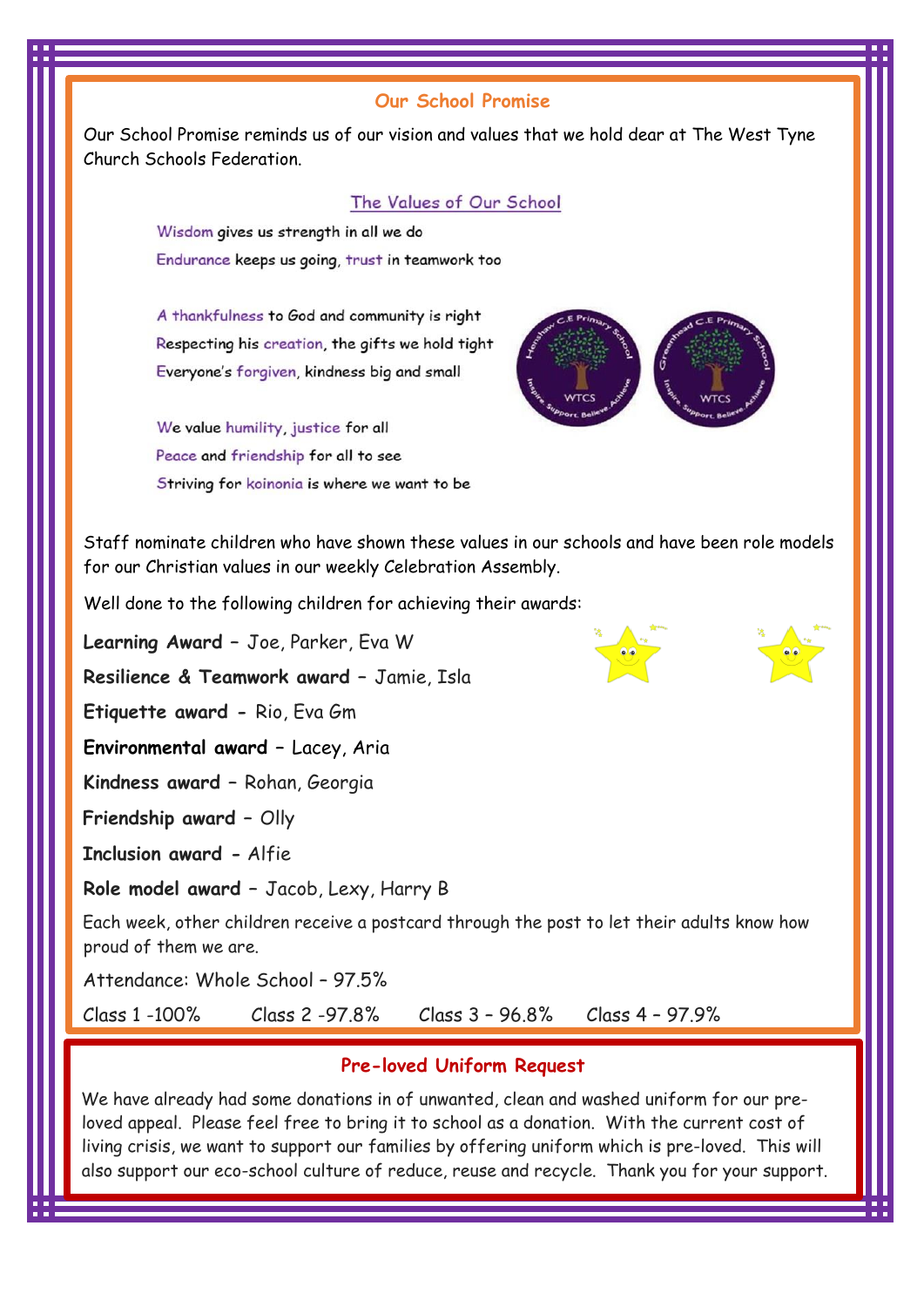## **Adopt a Teddy Tombola and Adults Tombola**

For our stalls on Sports Day, please can we ask children to bring a teddy (or two) in for the teddy tombola. A teddy will be given a new home for every ticket which is bought. Can we also ask for any donations (smellies, wine, candles, yummy treats etc) for our adult tombola. Please could donations be brought into school for next Friday so we can get them labelled up ready for our Sports Day. Your kind donations will really help us raise money for our school.

### **Dates for the Diary**

**Tuesday 21st June – Together Tuesday –** Phonics focus with Mrs Hulbert 8:45am – 9:15am **Thursday 23rd June – Henshaw Church Visit** – with Father Steve **Friday 24th June** – **School Photographs** (Class)- Mirror Photography - 10am **Tuesday 28th June - Federation Sports Day:** 1pm – 3pm at the Wentworth, Hexham **Monday 4th July – Jubilee bank holiday for the Federation – School closed to children Friday 8th July – Children meet their new teacher** (afternoon session) **Monday 18th – Wednesday 20th July** – Lockerbie residential for Year 5 and 6

#### **Sports Day**

Our Sports Day at the Wentworth is fast approaching and the children are very excited to show you all what they can do! Please could you arrive at the leisure centre no earlier than 12:50pm and line up to the right of the main entrance. At 1pm, the sports track and field will be open and parents/families are welcome to take a seat in the spaces provided. When we start events, please feel free to follow your children from one event to another.

Stalls will be opened at the end of Sports Day where you will be able to purchase some of the wonderful things that children have been creating in school. We will also be running two tombolas (please see above). All monies raised will go towards our school fund to provide enrichment opportunities for your child in school. We hope you really enjoy the afternoon!

# **Messy Church**

I have had several parents discuss with me the possibility of starting up Messy Church again in our local churches as an after-school club. I have spoken to representatives of the church and they are happy for this to happen but we do need volunteers from our community to run this. If you, or a member of our community who you know, would be interested in volunteering to help with this club from September to December, please get in touch with the school. It will be from 3:20pm – 4:20pm one day a week and volunteers will need a DBS check (which the school will pay for) prior to this.

> **Workshop Wednesday Wednesday 13th July 2pm – 3pm …Further details to follow!**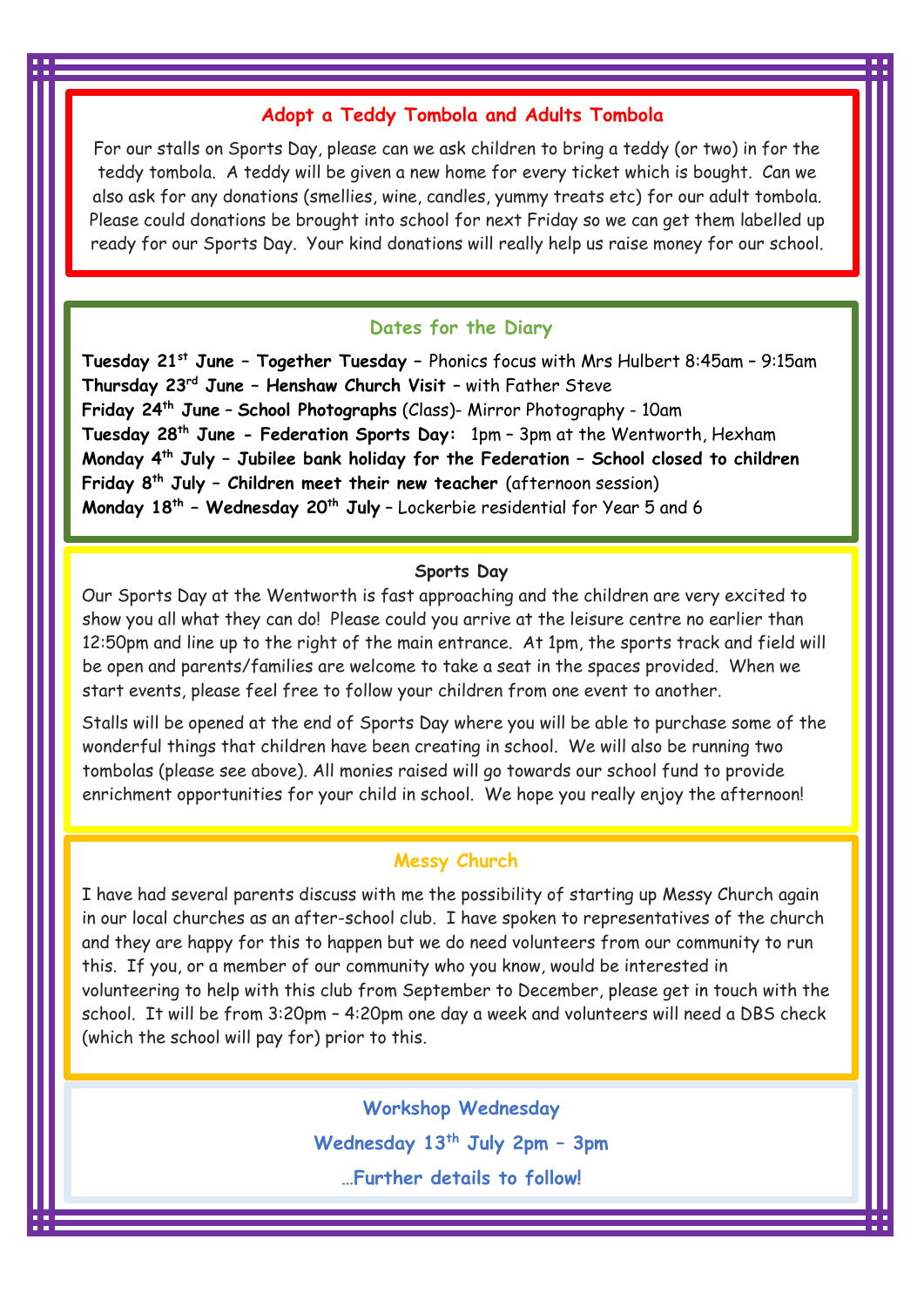## **A Message from our Chair of Governors**

#### **Chair's Introduction**

Following Mr David Ratcliff's resignation last month, I was elected to take on the role of Chair of Governors of the West Tyne Church Schools Federation – the Governing Body of Greenhead and Henshaw Primary Schools. I would like to extend a huge thank you to David for the countless hours of hard work he put into the schools over his time as Chair. I am beginning to realise quite how much is involved!

I have been a Governor for around six years and am also a parent of Alice who attends Henshaw and Ed who can't wait to join her there. I am therefore very involved in school life and entirely invested in making the schools in our Federation not only the best they can be as learning environments but, more importantly, places our children love to spend time in.

With the appointment of our new Executive Headteacher, new Assistant Headteachers at each school from September and (hopefully) the end of Covid restrictions, we are very much at the start of a new and exciting path for the Federation. I look forward to working with the staff, governors, parents and wider community as we make our schools once again the centre of our villages and a place where our school promise radiates.

If you do have any queries or concerns, they should initially be directed to your child's class teacher via a telephone conversation, face-to-face chat or using the class email address. If you require further assistance after this, please contact Mr Glenton via the school's main email address of [greenhead@westtynefederation.uk](mailto:greenhead@wettynefederation.uk) or

[henshaw@westtynefederation.uk.](mailto:henshaw@westtynefederation.uk) However, if an issue does arise which needs to be addressed to the Governing Body (after pursuing these lines of enquiry), I can be contacted by email at [katy.rushworth@westtynefederation.uk](mailto:katy.rushworth@westtynefederation.uk) 

Katy Rushworth, Chair of Governors

## **PE Kits**

After receiving feedback about PE days and PE kits, next year, we will continue the procedure of asking children to come to school in their PE kits on their PE days. Year 1 to Year 6 will have PE on a Tuesday next year, when NUFC will continue the wonderful work they do across the Federation. Your child will also have PE on one other day through the week, except Year 5 and 6, who will be having swimming lessons in Autumn Term on a Monday.

PE kit is comprised of the following items, as set out in our uniform policy:

- White t shirt
- Black shorts, leggings or jogging bottoms
- Suitable footwear e.g. trainers, black plimsolls
- Green Hoodie or jumper (no sports designs or logos please)

Children are expected to wear full school uniform on days where they are swimming or do not have a PE lesson. Dark trainers (not light or colourful) are permitted as footwear on these days.

Thank you for your support with this.

## **A final thought…**

"Childhoods never last. But everyone deserves one." **Wendy Dale**